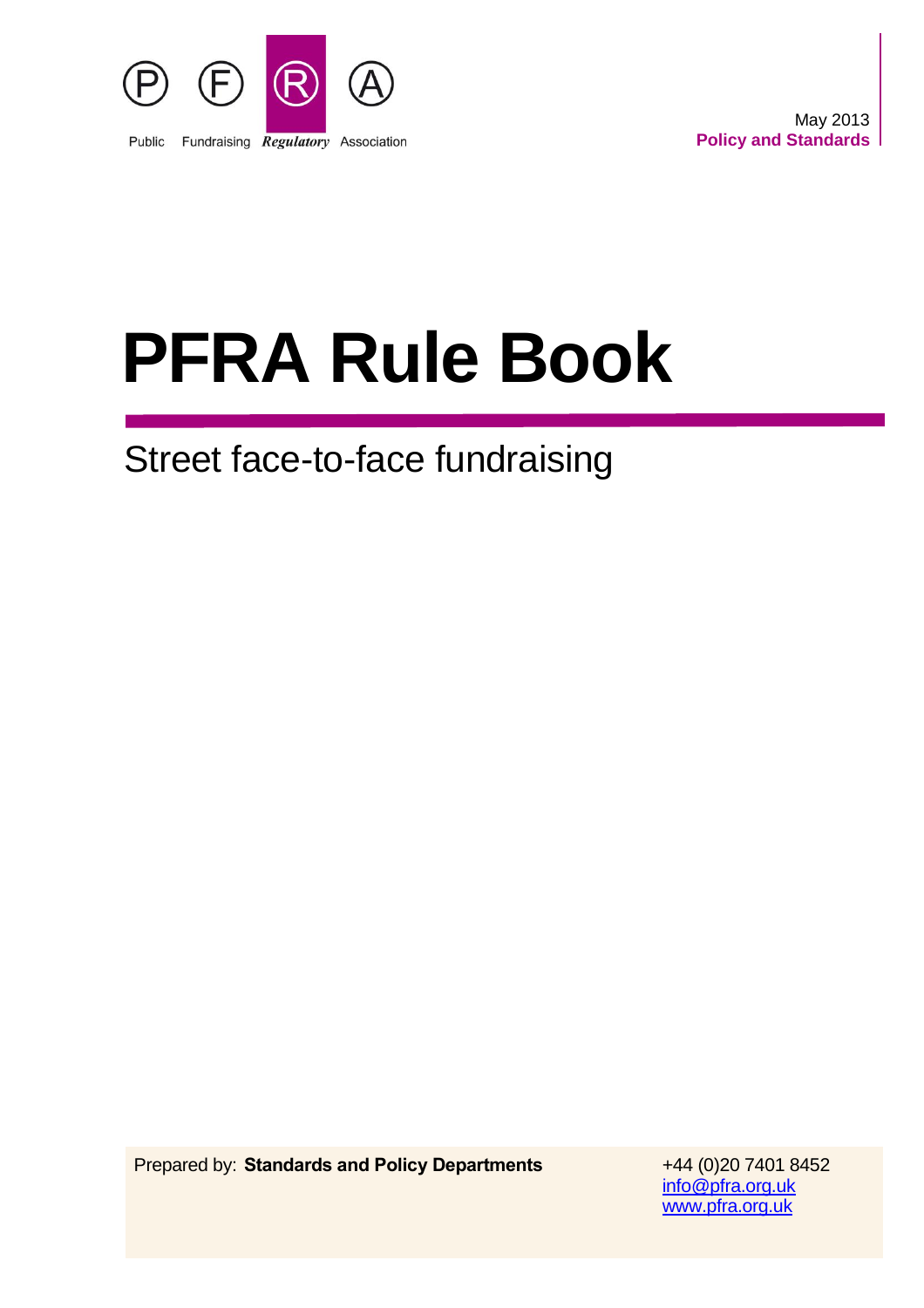# **Contents**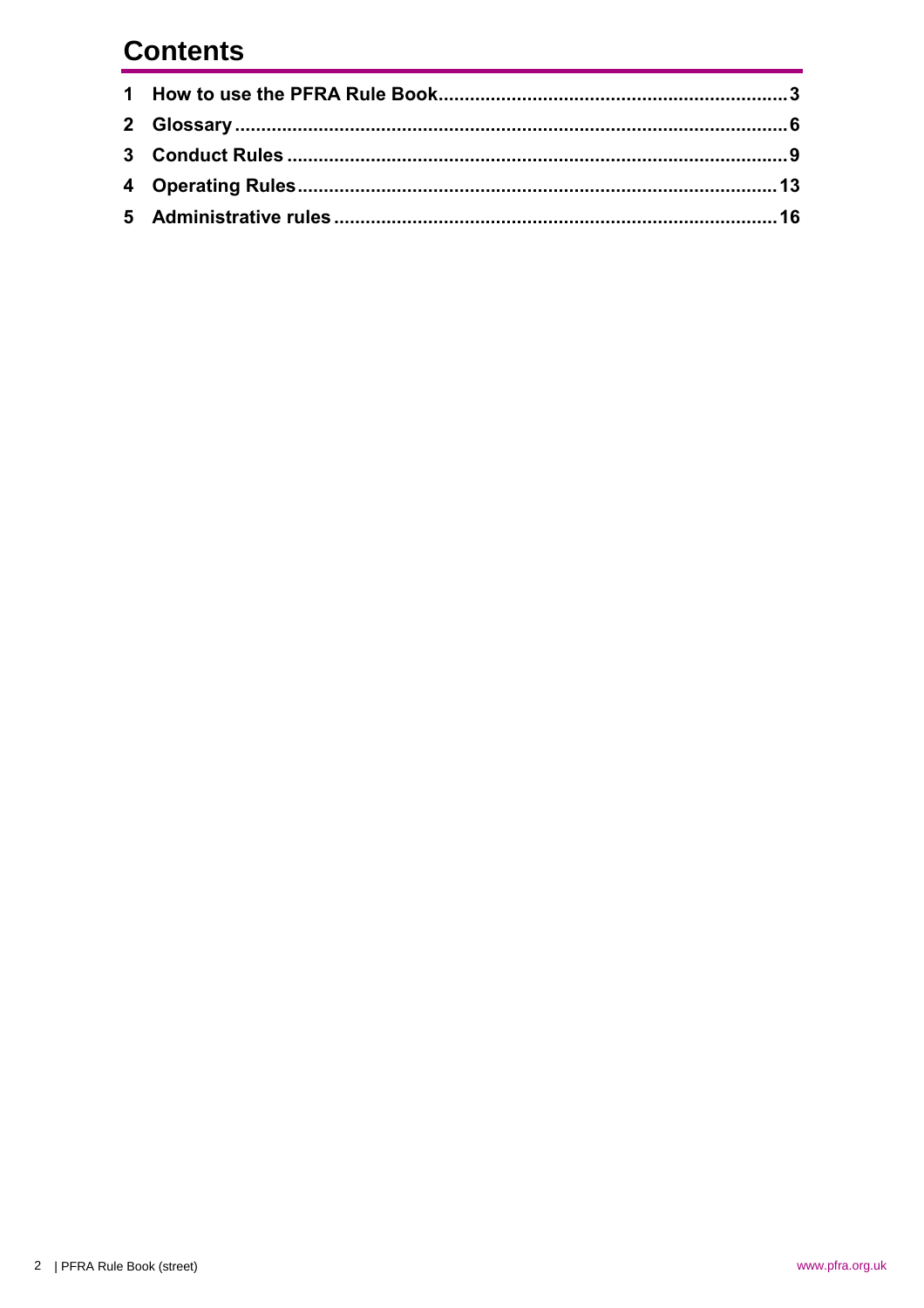# **1.1 PFRA Rule Book and the IoF Code of Fundraising Practice**

The Public Collections section of the Institute of Fundraising's *Code of Fundraising Practice* details the required and recommended best practice for all fundraisers. The Fundraising Standards Board (FRSB) will adjudicate any complaint against the Code. Members of the public are encouraged to direct complaints about charity fundraising to the Fundraising Standards Board.

While this *Rule Book* interprets aspects of the *Code* and presents additional rules that go beyond the *Code* that are binding on PFRA members, the final arbiter of breaches of the *Code* is the FRSB. So, while we have provided guidance on, for example, 'immediate termination', it is always possible that, should a complaint require FRSB adjudication, this adjudication might disagree with the PFRA guidance.

The purpose of this *Rule Book* is to provide PFRA interpretation of the terminology contained in the *Code* and codify our own rules that are binding on PFRA members.

This *Rule Book* should always be read in conjunction with the *Code*: It does NOT replace the *Code* and fundraisers will not be able to gain a full understanding of their responsibilities from reading the *Rule Book* alone. PFRA members must be fully cognisant with the *Code of Fundraising Practice*.

This rule book contains three types of rules. First, there are those that arise directly out of our interpretation of relevant parts of the Code. Second, there are 'additional rules' that are specific to the PFRA and its members that are not contained in the Code. Finally, there are 'administrative rules' – relating to the PFRA's diary allocations systems and other logistical issues.

These are grouped into three categories of rules that pertain to:

- Conduct Rules, relating to the conduct of fundraisers (prefixed C, e.g. C1, C2)
- Operating Rules, relating to the operation of the fundraising process (prefixed O, e.g. O1, O2)
- Administrative rules, relating to various PFRA procedures (prefixed A, e.g. A1, A2)

Throughout this *Rule Book*, the PFRA adopts the same traffic light system adopted by the Institute of Fundraising in its *Code of Fundraising Practice:*

MUST denotes a requirement that is mandatory at law

OUGHT denotes a requirement that is mandatory for PFRA members and their subcontractors

SHOULD denotes a course of action that is recommended best practice.

# **1.2 Penalties and sanctions regime**

The PFRA Rule Book will be enforced through a regime of penalties and sanctions, designed in order to encourage best practice and raise standards within face-to-face fundraising.

Employers or contractors of fundraisers will accrue penalty points as rules are broken. Where the employer or contractor is not a User member the User member being represented when rules are broken will be notified of the points accrued.

20 point penalty – for a discretion that is considered minor.

50 point penalty – for a discretion that is considered major.

100 point penalty – for a discretion that undermines the PFRA's regulatory regime or causes severe public distress or anxiety.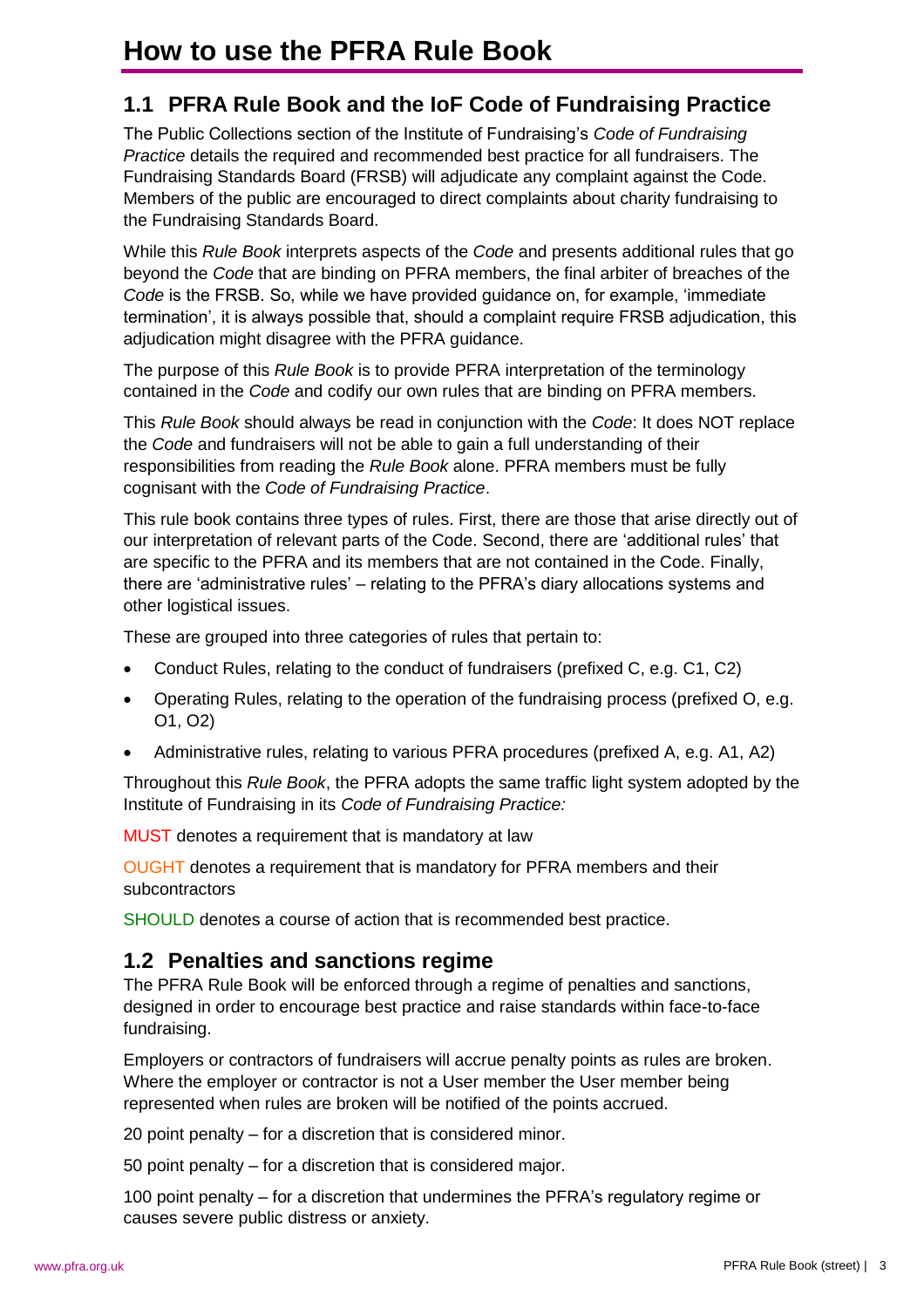In addition, penalty points will be multiplied for repeat violations of the same rule. In any given period, every third repeat infringement will incur a penalty which is twice the normal sum. In a case where a fundraiser has made multiple rule transgressions, each of a different severity during one observation by any of the nominated persons set out below, each breach will be included as a separate transgression.

Where possible and practical members will be informed "live" of additions to their points record to aid compliance.

#### **Penalty points will only be issued by the PFRA, in consultation, where applicable, with the following nominated persons:**

- **PFRA staff**
- **Contracted mystery shoppers**
- **Officers from local authorities, town centre management and business improvement districts where there is a site management agreement in place**
- **Or where otherwise substantiated.**

To impose penalties the PFRA will use the civil standard of proof (i.e. on a balance of probabilities, or "more probable than not that").

Each point accrued has an equivalent value of £1. A monetary bill will only be issued when an organisation's annual points total exceeds 1000 points.

Members that accrue penalty points will receive points-statements for each period (where the member is a provider the relevant points-statement will also be copied to the user represented when the points were accrued). Where the 1000-point threshold is breached the points-statement will be replaced by an invoice for those points and any further points accumulated each period.

Members, therefore, have the opportunity every period to consider operational changes to avoid continuing to accumulate points.

At the end of each financial year (31 March) and when their balance for those who have accrued more than 1000 points is cleared, all members' points will return to zero.

Should a member accrue a yearly total that is less than the 1000 point threshold, their points total will be erased without any payment being required.

# **1.3 Appeals Process**

Appeals will be heard by:

- 1. PFRA head of standards. If s/he is unable to resolve the appeal, it will be heard at the next scheduled meeting of the
- 2. Standards and Practices committee. If the appealing member remains unsatisfied, the appeal will be considered by
- 3. the independent chair of the PFRA's board of directors, whose decision will be final.

A deposit of 25% of the cost of the penalty is required to make an appeal to cover the administrative costs of processing the appeal. In the event that:

- an appeal is instigated without a deposit being received, the appeal will be deemed to be abandoned.
- the penalty is upheld, the deposit is forfeit.
- the appeal is upheld, the deposit is returned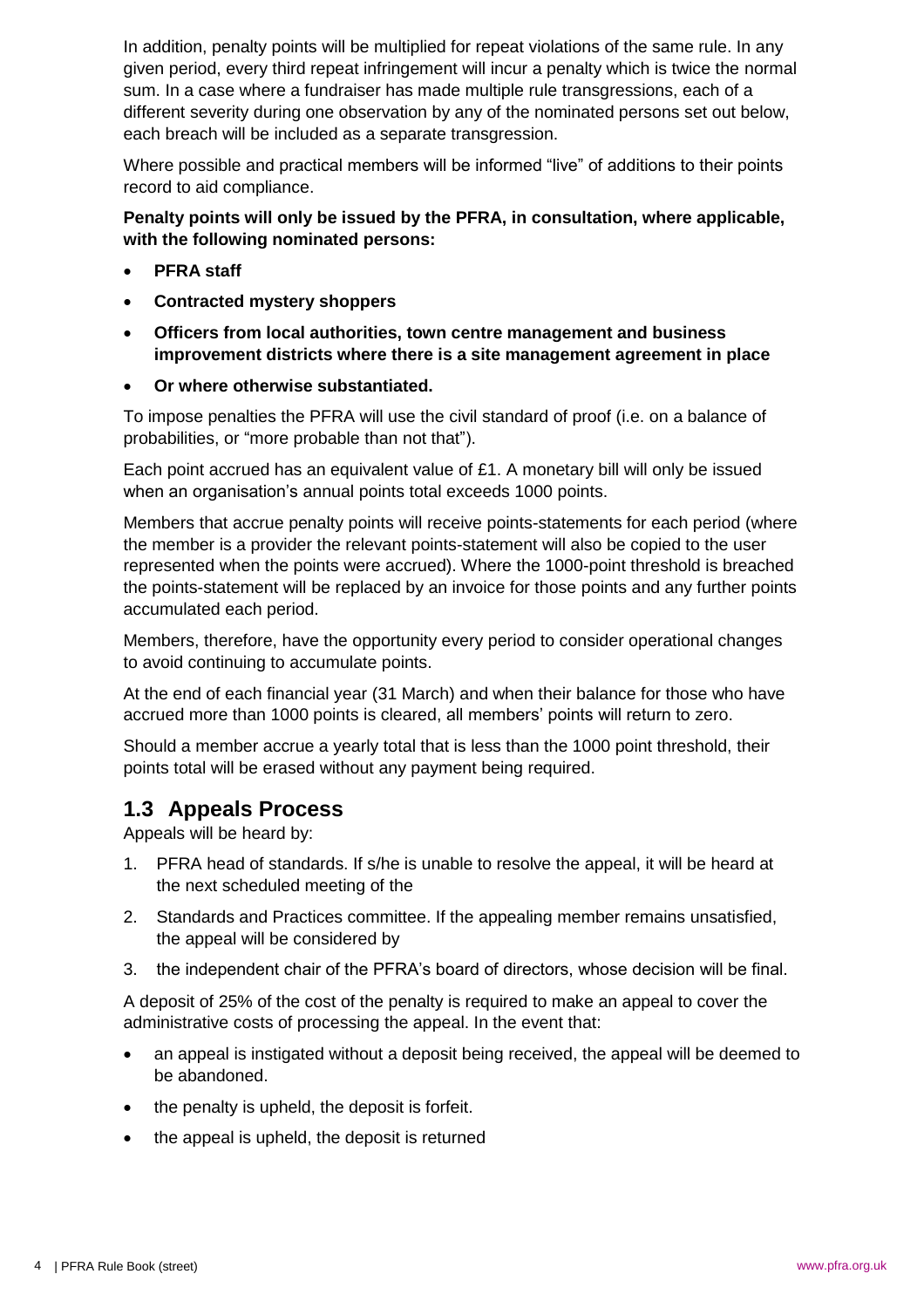Appeals MUST be made within one calendar month of the penalty points being issued. This will help facilitate any information gathering and ensure that appeals are made in a timely manner.

# **1.4 PFRA** *Rule Book* **and legal requirements**

Obviously, all members must comply with any legal requirements (including employment law), whether they are included in the IoF's *Code of Fundraising Practice* or not.

This stipulation includes, but is not limited to:

- Requirement not to collect cash without a license to do so (Police, Factories Etc (Miscellaneous Provisions Act 1916)
- Appropriate care and protection of confidential data (various data protection acts).

Breaches of legal requirements that already carry legal sanctions, have no further PFRA sanction included in the *Rule Book*.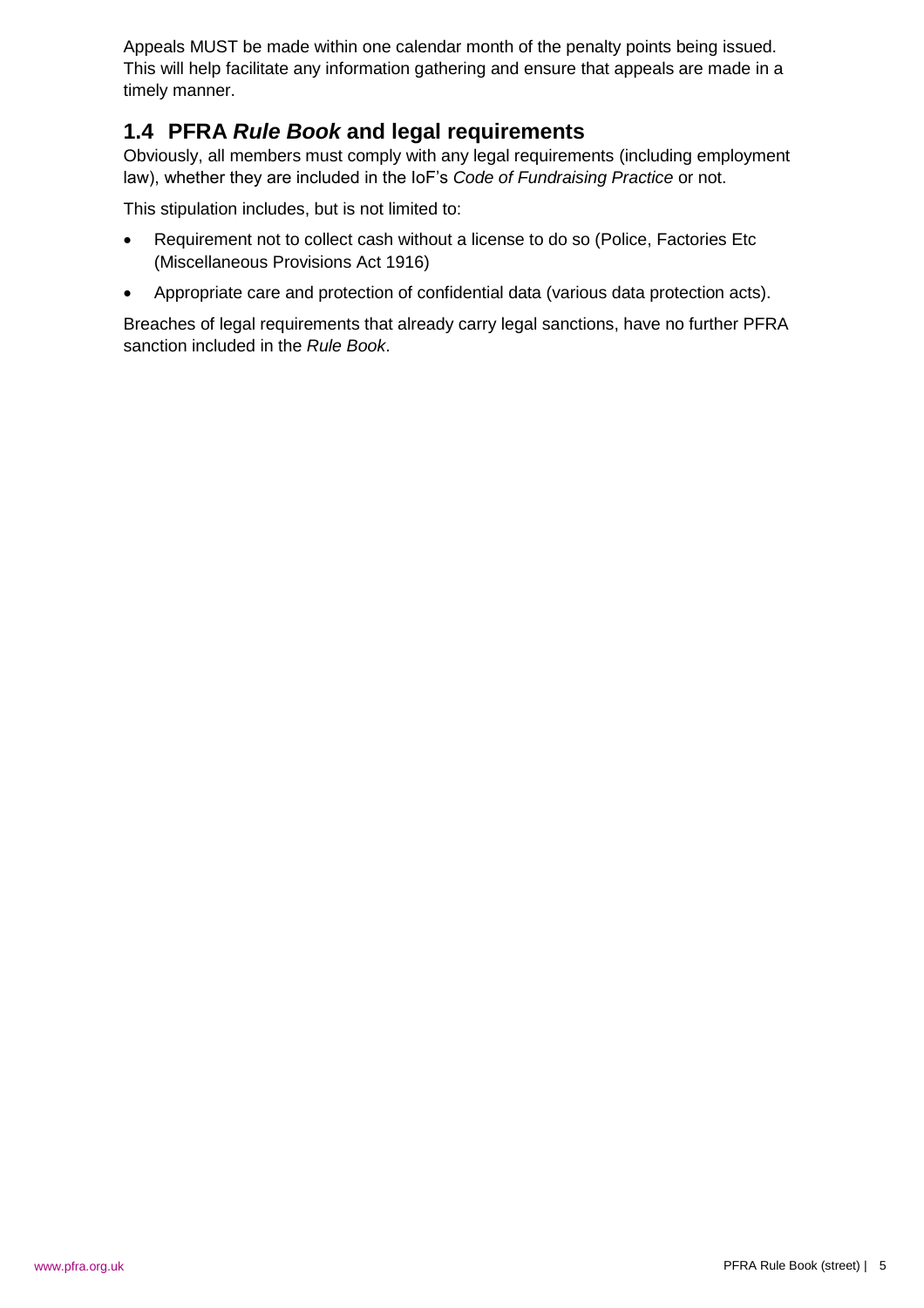# **Approach**

The PFRA defines "approach" as attempting to engage with a member of the public with the intention of soliciting Direct Debit donations or contact details.

# **"Bringing into disrepute"**

The PFRA understands "disrepute" to mean: loss or lack of reputation. The PFRA understands "bringing into disrepute" to mean 'conduct unbecoming': i.e. conduct on the part of a fundraiser while on duty that is contrary to the interests of the public served by that person<sup>1</sup>, or that harms the standing of the fundraising profession or the commissioning charity in the eyes of the public. Examples include (but are not limited to):

- smoking and/or drinking alcohol in branded clothing
- being inappropriately dressed
- taking or being under the influence of illegal drugs
- lewd or aggressive behaviour
- exploiting their position for personal gain (for instance soliciting a job offer, propositioning someone for a date, or seeking a discount on a good or service).

# **Charity**

In this document 'charity' is used as shorthand for any registered charity, not-for-profit organisation, or other 'good cause' that fundraises.

#### **"Deliberately"**

The PFRA understands "deliberately" to mean considered, studied or intentional, as opposed to accidental, or caused by the actions of others over which the fundraiser has no control (e.g. a street trader deliberately moving their stall towards the team thus reducing their operating space, for instance).

# **Fundraiser**

By 'fundraiser' the PFRA means an individual who works to raise money or collect details of members of the public ('prospects') for a charity.

#### **"Obstruct"**

"Obstruction" is a technical and legal term relating to an offence under the *Highways Act 1980* that causes the "permanent or temporary removal of the whole or part of the highway from public use". As fundraisers are mobile, there is little chance that they would meet this definition and we do not infer this intended use in the code. However, the code is clear that fundraisers should not impede the motion or progress of pedestrians or passersby. The PFRA therefore interprets 'obstruction' as any deliberate action that causes a person to:

- involuntarily stop
- suddenly change direction in order to get past the fundraiser and continue their journey.

Obstruction does not apply to people who choose to alter their direction of travel (by crossing the road, for instance) so as not to engage with a fundraiser.

<u>.</u>

 $1$  Used here in both the individual and the legal (corporate) sense.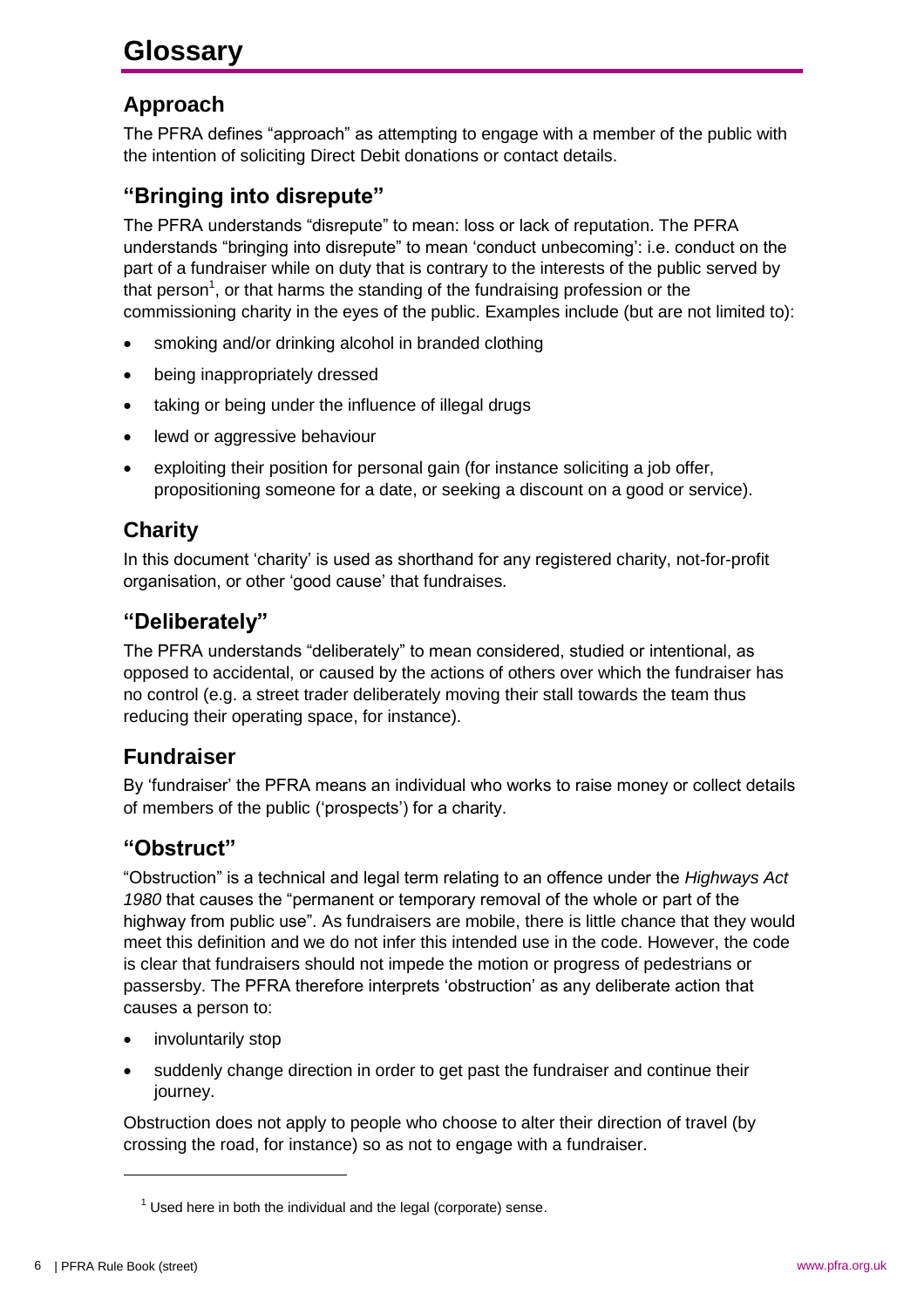# **On duty**

Throughout this document, PFRA uses the phrase 'on duty'. We take this to mean any occasion in which an individual is identifiable as working – e.g. any time a fundraiser appears to be working for/representing a charity, through wearing branded clothing, proclaiming they work for a specific charity or any other means that identifies them as a charity representative. Fundraisers can, therefore, be guilty of bringing their charity into disrepute outside of normal working hours, and at times when they are not actually working as a fundraiser, if they fulfil any criteria that identify them as charity representatives.

# **Prospecting**

'Prospecting' is an activity similar to fundraising but where only the contact details of members of the public are collected, for subsequent contact by the charity, rather than the bank details necessary to set up a Direct Debit mandate (or similar committed gift). Prospecting and prospectors are included where this document refers to fundraising or fundraisers.

# **Provider**

By 'provider' the PFRA means the organisation that provides the fundraising service. This includes professional fundraising organisations (PFOs) as well as charities that employ their own staff as fundraisers ('in-house' operations). Where the code refers to 'project managers', the PFRA takes this to refer to staff employed by providers.

# **Solicitation Statements**

At the point a donor agrees to make a donation, F2F fundraisers MUST make a 'solicitation statement' (also known as 'disclosure') – a declaration of the fee the company they work for will be paid and how this was worked out, verbally or in writing.

A disclosure statement MUST be made for any kind of financial ask through any medium – such as, but not limited to, Direct Debits, SMS, QR Code, credit cards and near field communication (NFC, contactless card payments).

Fundraisers working for a provider MUST also disclose the 'notifiable amount': the actual amount that is being paid to the fundraising company for carrying out this particular piece of fundraising (or best estimate if the actual figure is not known), as accurately as possible.

Examples of solicitation statements that comply with the requirements of the Charities Act 2006 are:

*I work for fundraising company x and we are working for the benefit of charity y. My organisation is being paid £w to recruit supporters like yourself to make regular donations to charity y. This fee was determined in the following way [method z].*

Or

*I* work for fundraising company x on behalf of charity y. We expect to be paid £w in *connection with this particular appeal, and the method used to determine our payment was [method z].*

Fundraisers employed directly by a charity are not required to disclose the notifiable amount.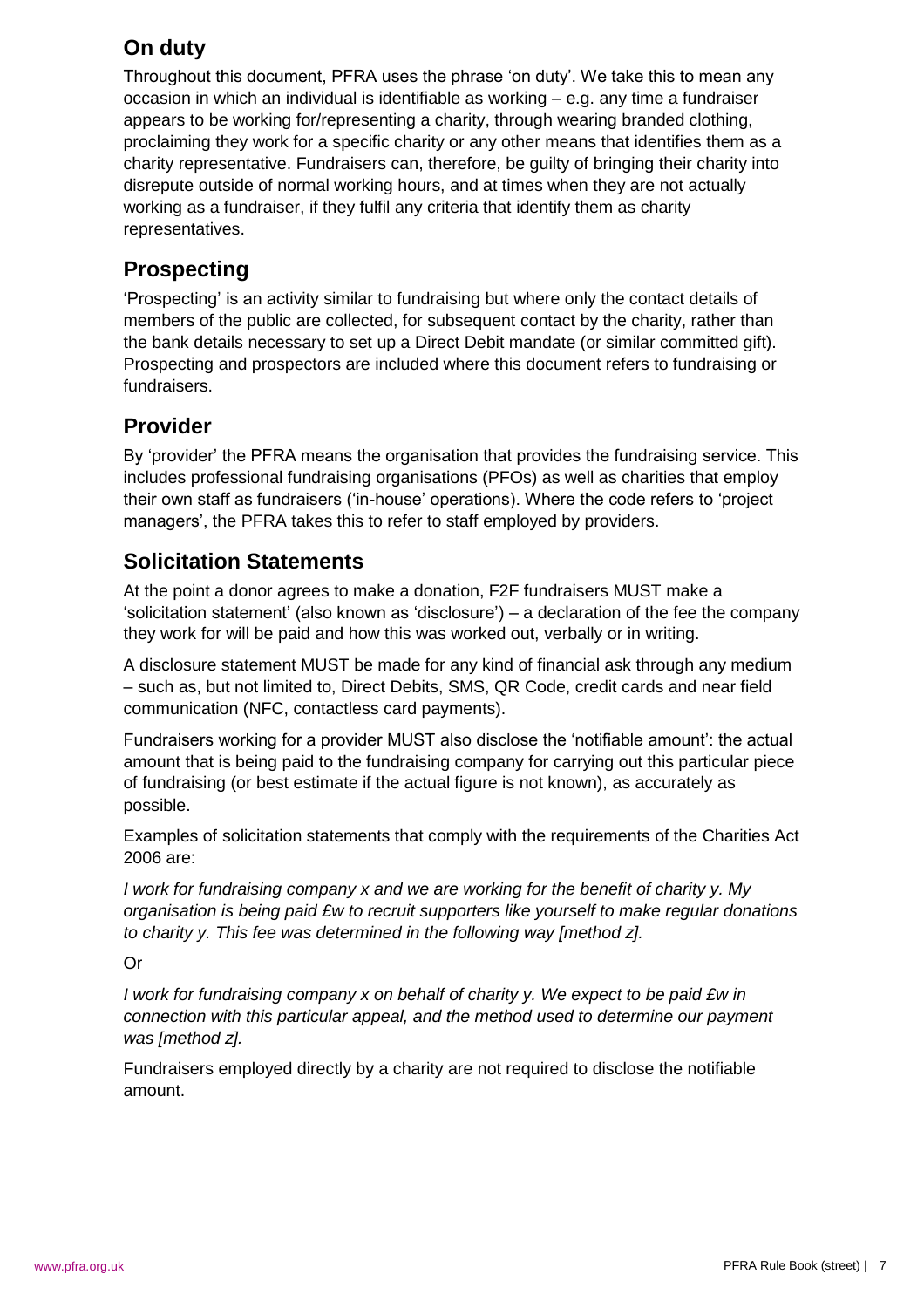# **The required accuracy of 'Contextualising Information' offered in connection with Solicitation ('Disclosure') Statements**

While the law clearly states that required information (such as the "notifiable amount") MUST be "as accurate as possible", it is technically silent on any additional contextualising information that fundraising organisations may choose to offer donors.

It is the view of the PFRA that if additional information is to be offered at the **same time** and in the same context as the legally-required information, it OUGHT to be of the same quality – that is, it should be as accurate as possible. Therefore, if users or providers wish to make reference to total net income, anticipated returns on investment, etc., they OUGHT to have regard to all the relevant factors of which a competent operator (and/or member of the PFRA) ought to be aware – such as, but not limited to, attrition, VAT, lifetime value estimates, upgrades etc.

# **Subcontractor**

A company undertaking work according to a secondary contract agreed with the main contractor.

# **Team Leader**

The team leader is the person within the fundraising organisation who has immediate and on-site supervision of the activity (e.g. manages the team, ensures sites are appropriately and safely used, ensures appropriate conduct of fundraisers/agents and understands the charities complaints process). Alternatively, the team leader can be the person within the Provider or the fundraising organisation who supervises the activity for door–to-door but may not be on site. The team leader might not always be actively fundraising.

# **User**

By 'user' the PFRA means the charity that is using a fundraising service. A charity that does its own fundraising 'in-house' is, therefore, both a 'user' and a 'provider'.

Where the code refers to 'campaign managers', PFRA takes this to refer to staff employed by users.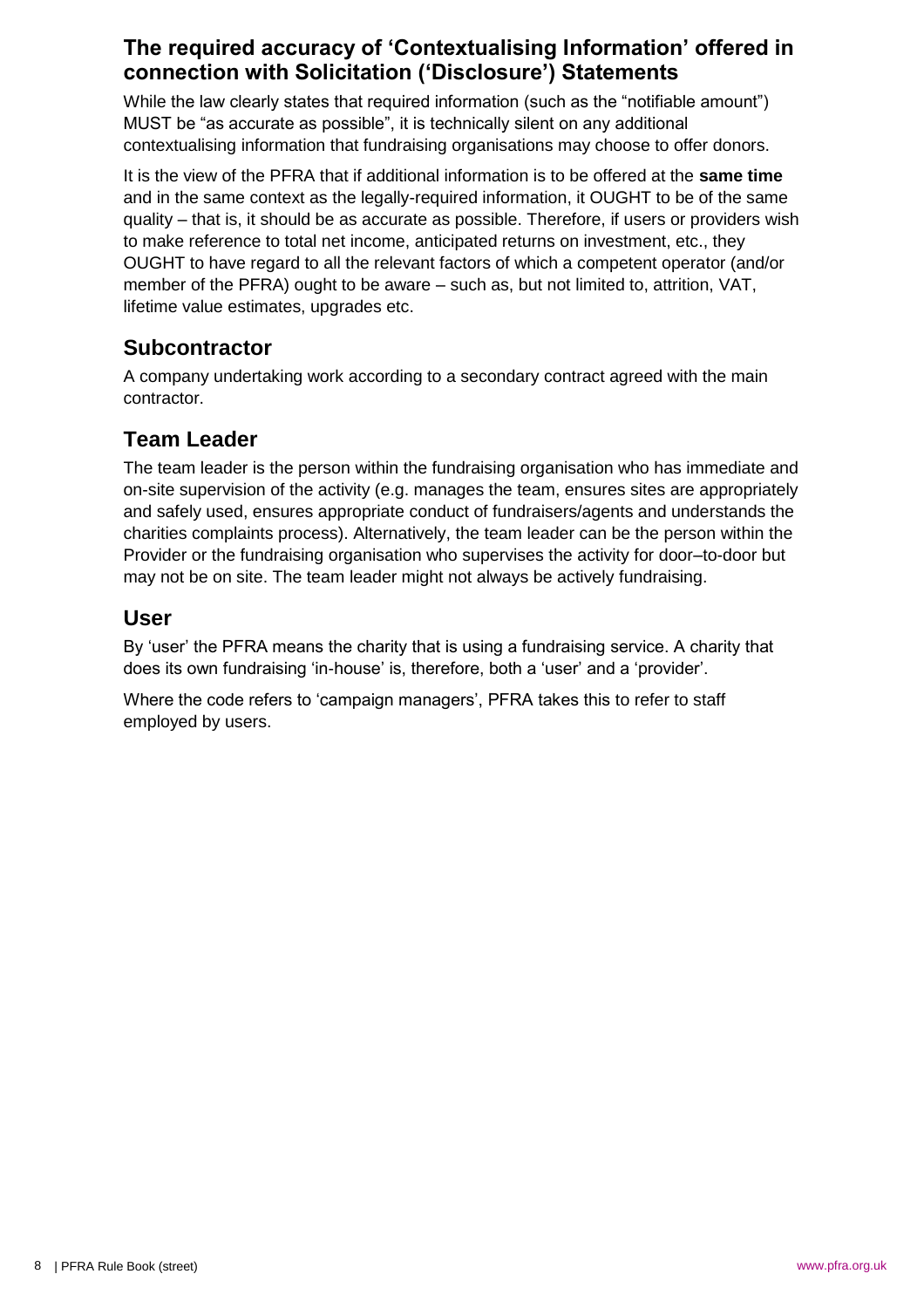# **Conduct Rules**

# **RULE C1: Best Behaviour**

While on duty, fundraisers OUGHT not behave:

- in any way that might reasonably cause members of the public to be or become excessively startled or anxious
- in any way that might reasonably cause other passersby in the immediate vicinity to be or become excessively startled or anxious
- dishonestly, manipulatively or deliberately use guilt
- in any other way that a reasonable person might judge brings the charity they are representing into disrepute<sup>2</sup>.

#### *Sanction*

The penalty imposed for breach of this rule is 100 points per incident.

# **RULE C2: Deliberate Obstruction**

While on duty, fundraisers OUGHT not deliberately obstruct members of the public.

#### *Sanction*

The penalty imposed for "deliberate obstruction" is 100 points per incident.

# **RULE C3: Immediate Termination**

If a person clearly and obviously indicates – by words or gestures – that they do not wish to be engaged by a fundraiser – either at the initial approach or during a conversation/engagement – the fundraiser OUGHT to desist from the engagement and make no further attempt to engage that person.

#### *Sanction*

The penalty imposed for breach of this rule is 100 points per incident.

# **RULE C4: Managing Vulnerability**

No fundraiser OUGHT knowingly sign up any person under 18 years of age, except with the expressed and demonstrable consent of a parent, guardian or carer physically present at the time. (The code of practice (s5.3.1) says fundraisers should employ "all best efforts" not to sign up anyone under 18. This PFRA rule therefore strengthens that prohibition.)

No agent or fundraiser OUGHT knowingly sign up any person at any time who they reasonably conclude is or may be incapable of informed consent for any reason (including but not exhaustively):

- intoxication through drugs or alcohol
- incapacity due to illness or disability
- age-related confusion (except with the expressed consent of a close relative, guardian or carer physically present at the time)
- learning difficulties (except with the expressed consent of a close relative, guardian or carer physically present at the time)
- language competence

<u>.</u>

 $2$  For the purposes of this rule the mere presence of a fundraiser or fundraisers in a location, operating in all other respects in accordance with the code and any other relevant regulations, cannot be construed as 'bringing into disrepute'.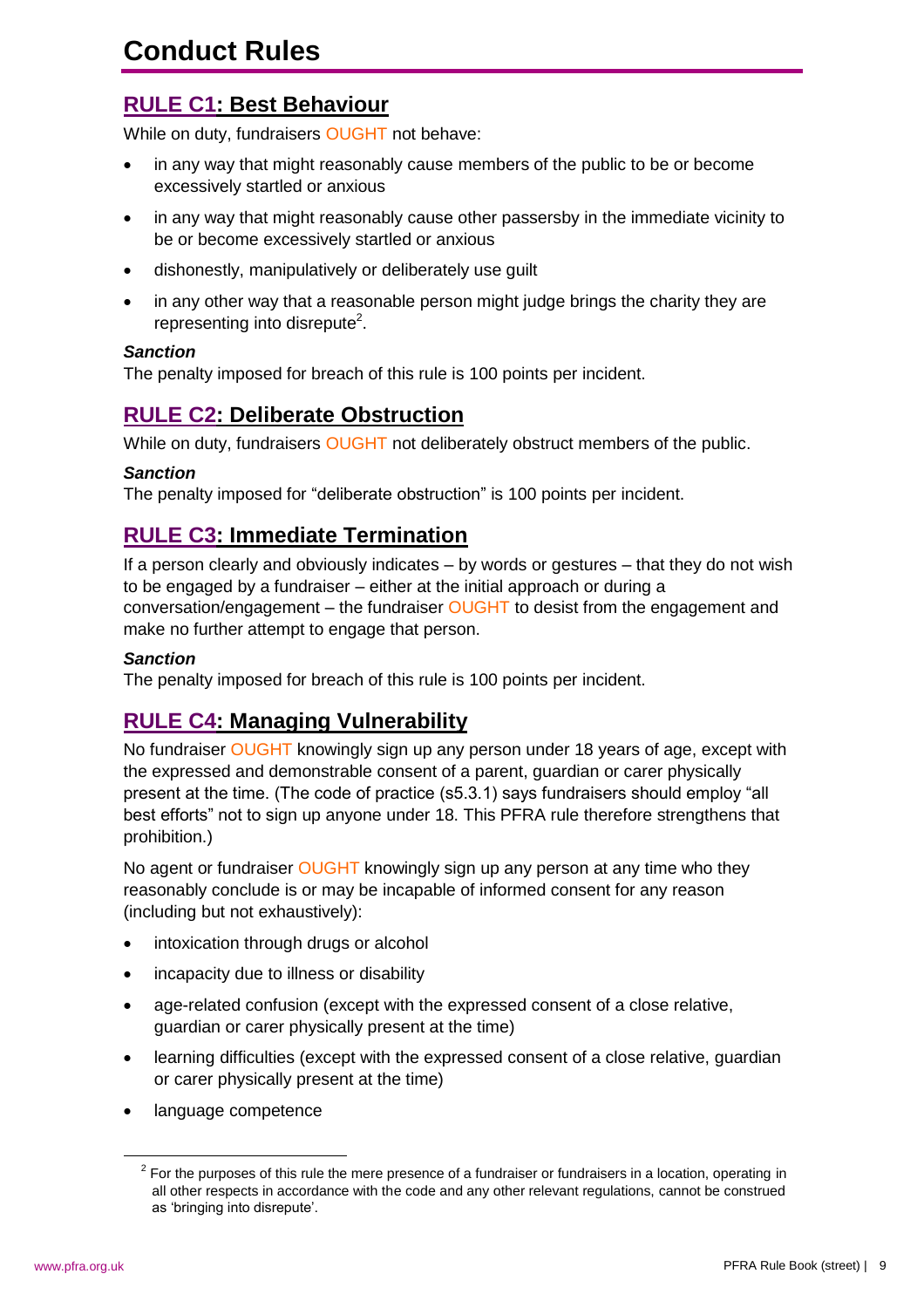• any other circumstance where capacity is in doubt

#### *Sanction*

The penalty imposed for breach of this rule is 100 points per incident.

# **RULE C5: The 'Three-Step' Rule**

Once an approach has been made to a member of the public a fundraiser OUGHT not take more than three steps alongside or in pursuance of that member of the public, even when asked to do so.

In no case OUGHT any of these 'three steps' involve fundraisers deliberately placing themselves directly in the path of a member of the public in such a way that they or any casual observer may reasonably construe 'obstruction' (see Rule C2).

If the member of the public has not come to a halt within the three number of steps allowed for, the attempted engagement OUGHT to be discontinued.

#### *Sanction*

The penalty imposed for breach of this rule is 50 points per fundraiser per incident.

#### **RULE C6: Members of the public who are 'on duty'**

Fundraisers OUGHT not intentionally approach members of the public who are 'on duty' and going about their business, such as: uniformed officials, tour guides, street vendors, carers, teachers, etc.

#### *Sanction*

The penalty imposed for breach of this rule is 20 points per incident.

#### **RULE C7: Seated members of the public**

Fundraisers OUGHT not approach members of the public who are seated on street furniture or are seated in the outdoor seating area of a private business.

#### *Sanction*

The penalty imposed for breach of this rule is 20 points per incident.

#### **RULE C8: Proximity to street features**

No fundraiser OUGHT position themselves within 3 metres of a:

- shop doorway
- pedestrian crossing
- cashpoint machine
- station entrance
- street traders

This rule also includes fundraisers not working or positioning themselves near other legitimate users of the public highway including:

- members of the public in queues e.g for tourist attractions, tour guide groups, bus queues etc
- big issue and newspaper sellers
- buskers

#### *Sanction*

The penalty imposed for breach of this rule is 50 points per fundraiser per incident.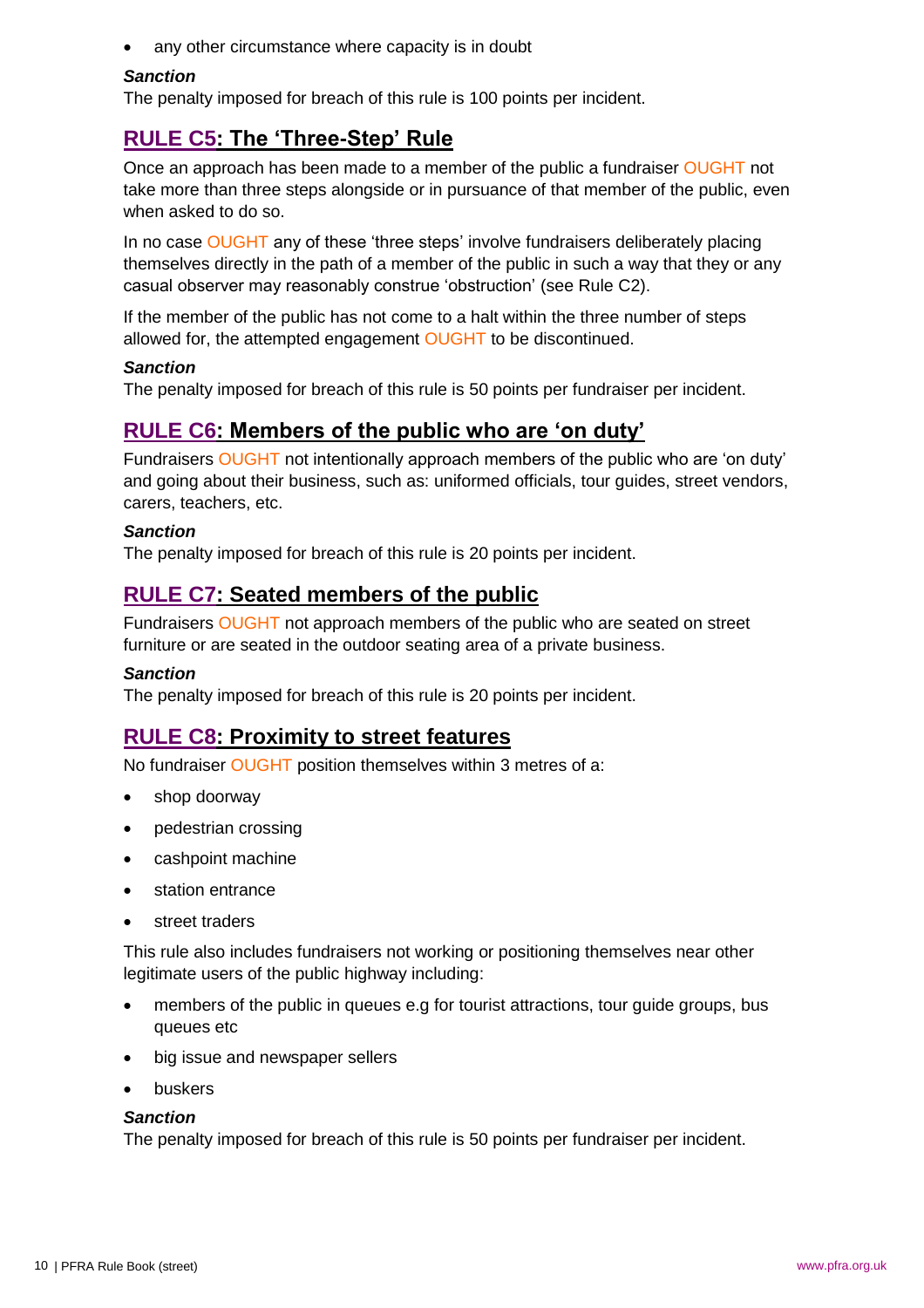# **RULE C9: Unattended bags**

Bags OUGHT not be left unattended on the public highway, a team member OUGHT always remain within 3 metres and line-of-sight of a 'team bag' (where one is used).

PFRA members SHOULD provide identification for the team bag where practical to do so.

#### *Sanction*

The penalty imposed for breach of this rule is 100 points per incident.

# **RULE C10: Solicitation Statements**

Fundraisers MUST make legally compliant solicitation statements. (See also **Rule O1**.)

#### *Sanction*

The penalty imposed for breach of this rule is 100 points per incident.

#### **Disclosures where they not legally required (Prospecting, etc)**

It is best practice to give members of the public sufficient information about relevant costs and returns to allow them to make an informed decision including the fundraiser's paid status. Prospecting and conventional F2F are largely indistinguishable to the casual observer, who, possibly having received a formal disclosure in another interaction, may well be wary or suspicious if they do not receive one.

# **RULE C10a: Accuracy of Contextualising Information**

If additional information is to be offered at the same time and/or in the same context as the legally-required solicitation statement, it OUGHT to be of the same quality  $-$  i.e. as accurate as possible.

#### *Sanction*

The penalty imposed for breach of this rule is 20 points per incident.

# **RULE C11: Committed Giving**

No fundraiser OUGHT to proactively suggest to any member of the public that the engagement they are attempting to initiate is 'without commitment'. By definition all engagements covered by the code are ultimately 'about long-term commitment' and to suggest otherwise would be a contravention of the FRSB Fundraising Promise.

#### *Sanction*

The penalty imposed for breach of this rule is 50 points per incident.

# **RULE C12: Financial Ask Transparency**

No fundraiser OUGHT to suggest to any member of the public that the engagement they are attempting to initiate is "not about money". Similarly they should not claim to not be fundraising and should clearly explain the next steps in the donor journey e.g. follow up communication with the donor. By definition all engagements covered by the F2F Code are likely to be ultimately 'about money', and to suggest otherwise would be a contravention of the FRSB Fundraising Promise.

#### *Sanction*

The penalty imposed for breach of this rule is 50 points per incident.

# **RULE C13: Distance Visibility**

An ordinary member of the public should be able to clearly identify a person as a fundraiser working on behalf of a charity from a distance of 5 metres.

Charitable branding OUGHT to be visible and identifiable, both front and back.

Branded clothing OUGHT not be tied around waists or covered by unbranded clothing or other property, or in any other way be obscured.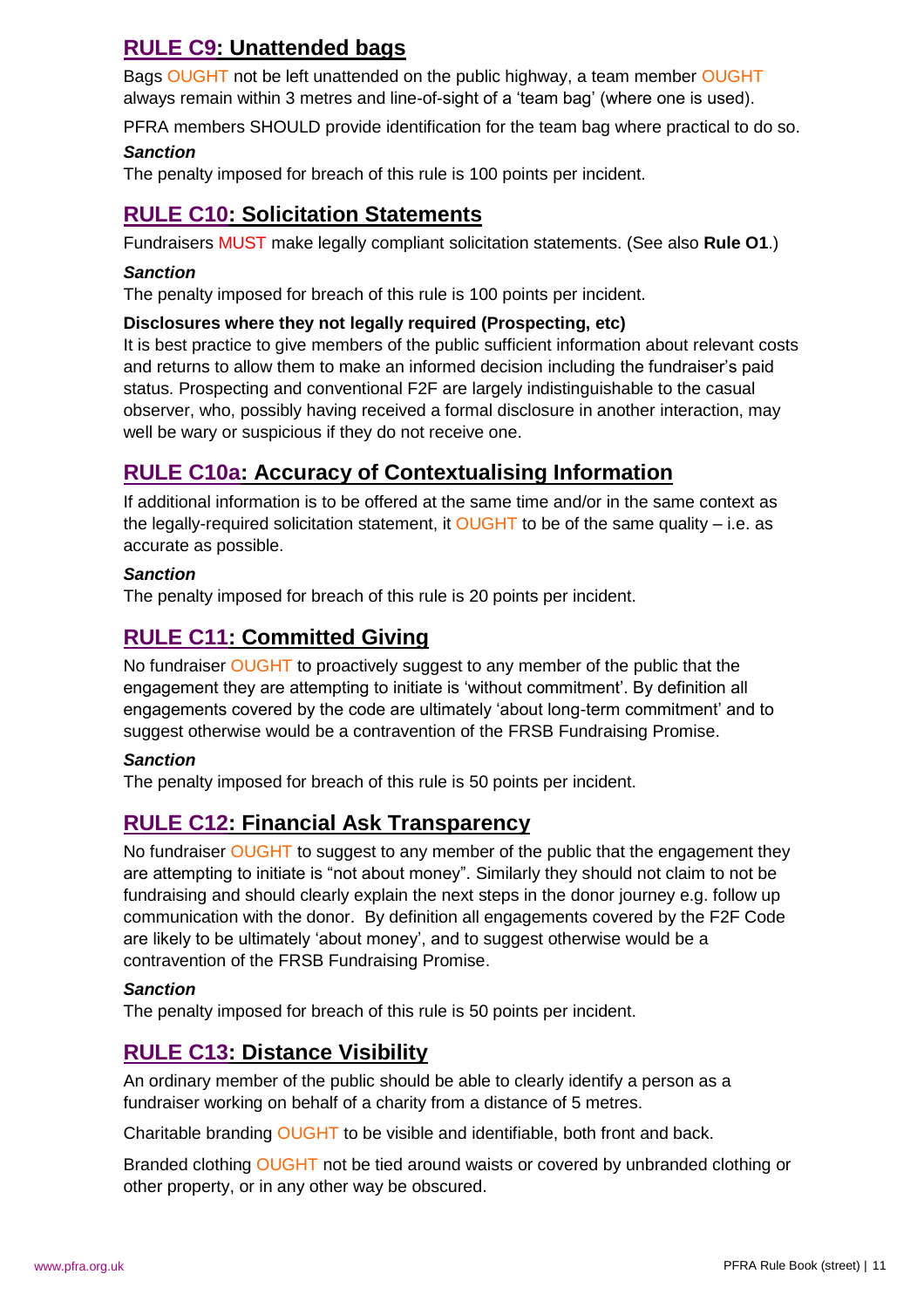Branded clothing OUGHT to be clean and in good condition to facilitate legibility and brand integrity.

#### *Sanction*

The penalty imposed for breach of this rule is 50 points per fundraiser per day.

# **RULE C14: I.D. Visibility**

ID badges MUST comply with applicable law. A member of the public should be able to clearly verify the identity of a fundraiser, whom they are working for (the user and, if applicable, provider) and contact details for the project and/or campaign manager(s), upon inspection of the fundraiser's ID.

In order to facilitate this, ID OUGHT to:

- be in the form of a badge secured about the upper front part of the fundraiser's torso by clip, chain, or lanyard
- be of not less than credit-card size
- be signed or in some other way authorised (embossing seal etc) by the employing provider and/or commissioning user
- carry a contact phone number via which a member of the public can verify the *bona fides* of the fundraiser at any time the fundraiser is on duty
- be robust enough to withstand normal wear and tear and exposure to the elements in the context of outdoor work in busy situations/circumstances

In addition, ID SHOULD conform to best practice guidance on producing print materials for visually impaired people.

#### *Sanction*

The penalty imposed for breach of this rule is 50 points per fundraiser per day.

# **RULE C15: Team Leader Visibility**

Team Leaders must be present and easily identifiable to a member of the public in any given fundraising team, so that they can ask a question or make a comment or complaint. To this end the team leader OUGHT to wear a PFRA-approved form of additional visual identification (e.g. a PFRA badge) on the upper front part of the Team Leader's torso. This should be worn at all times while on duty, whether or not actively 'fundraising'. If at any point the Team Leader needs to leave the fundraising site they will not give the Team Leader badge to another member of the team unless they are also a Team Leader.

#### *Sanction*

The penalty imposed for breach of this rule is 20 points per team per day.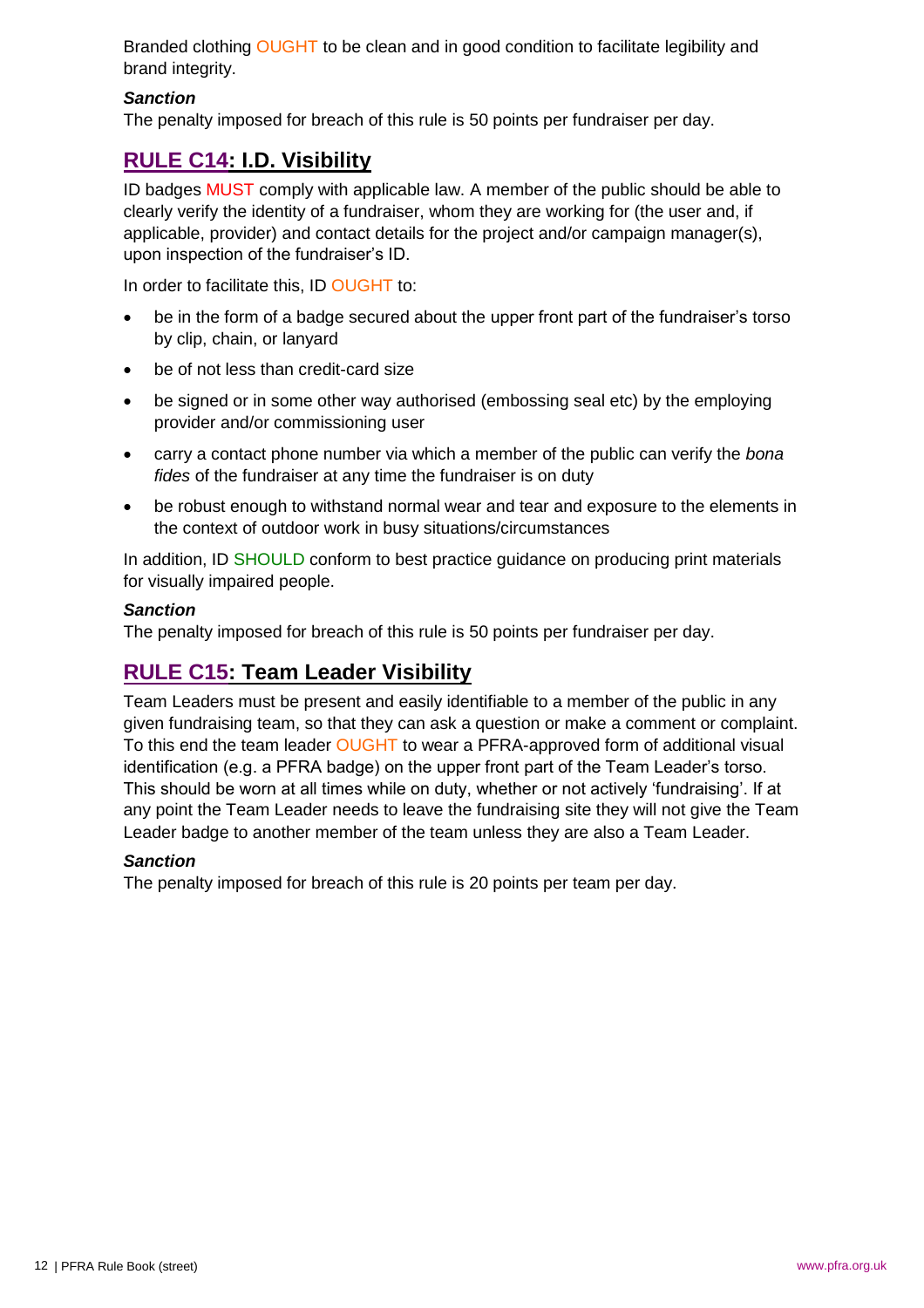# **Operating Rules**

# **RULE O1: Solicitation Statement Compliance**

Before commencement of a new campaign, members OUGHT submit their planned solicitation statement (including the notifiable amount, where required) to the PFRA to have its compliance reviewed and confirmed.

#### *Sanction*

The penalty imposed for failing to submit a solicitation statement for review is 100 points per campaign.

# **RULE O2: Confirmed Access**

Where a PFRA agreement is in place fundraisers OUGHT always comply with its conditions scrupulously and without reservation or deviation.

In any location where a PFRA agreement is not yet in place fundraisers OUGHT to make the fullest possible efforts to observe the relevant section of the Code, in which, for the purposes of PFRA members, all "SHOULDS" are to be read as "OUGHTS". In other words, PFRA is making mandatory for PFRA members the relevant parts of the Code that the IoF regards as recommended best practice only.

This rule applies equally to all forms of face-to-face activity including prospecting.

#### *Sanction*

The penalty imposed for deploying more fundraisers than the site conditions allow for is 100 points per additional fundraiser per day.

The penalty imposed for fundraisers working outside the site delineation is 100 points per team per incident.

The penalty imposed for a team being positioned in an area that is not a delineated site, which is within an area covered by a PFRA agreement, is 100 points per team per day.

# **RULE O3: Site Management agreements**

Fundraisers OUGHT to adhere to any local conditions contained within a Site Management Agreement that are not included under the Rule Book. Examples of these conditions could include, but are not limited to:

- cities that do not allow bags
- carrying check lists and briefings

#### *Sanction*

The penalty imposed for breach of this rule is 50 points per team per day.

# **RULE O4: Standard Operating Hours**

No form of initial F2F activity OUGHT normally commence before 9am Monday-Saturday or 10am Sunday and public holidays, or after 7pm, any day or date; or as otherwise provided for in a PFRA agreement.

#### *Sanction*

The penalty imposed for breach of this rule is 50 points per team per day.

# **RULE O5: Understanding site use conditions**

To ensure that fundraisers understand and adhere to the SMA and are able to comply with any conditions associated with the site they are deployed to work on (such as delineations etc), Team Leaders OUGHT to carry information regarding site use conditions where relevant.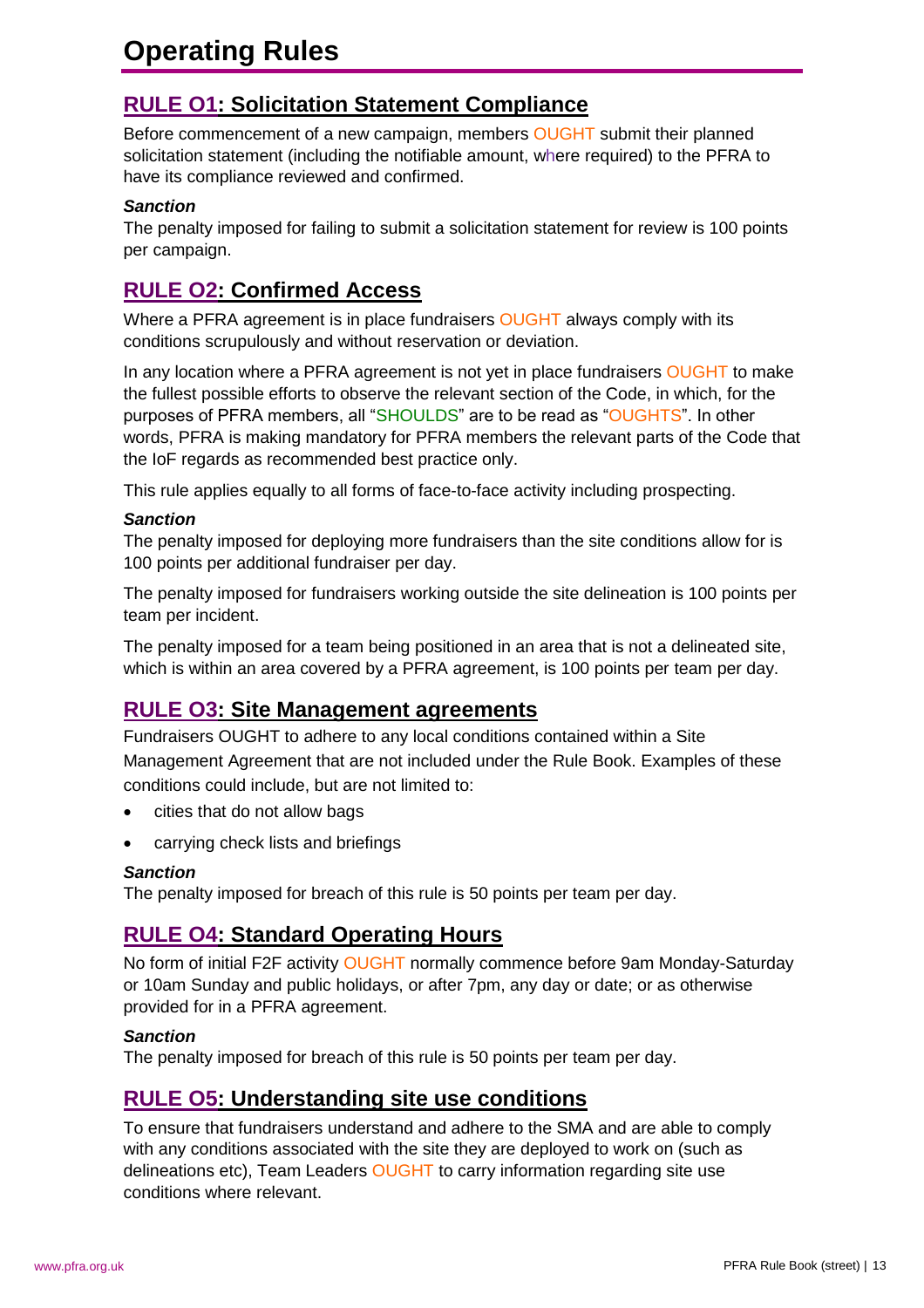#### *Sanction*

The penalty imposed for breach of this rule is 20 points per team per day.

#### **RULE O6: Site clashes**

No branded fundraiser OUGHT be present on a site that has been allocated to, or has otherwise been booked by, another team. Where two teams are present at any given fundraising site, they OUGHT both cease working until the site clash has been resolved. Similarly, no staff recruitment team OUGHT to work on or immediately adjacent to a site that has been allocated to, or is otherwise being worked by, another team.

#### *Sanction*

The penalty imposed for breach of this rule is 100 points per fundraiser per incident.

#### **"Site agreements"**

The IoF code says that "wherever possible", a site agreement OUGHT to be in place between F2F activity organisers and relevant access authorities.

# **RULE O7: New Site Testing**

Site Management Agreements (SMAs) describe the specific conditions within which fundraising can take place in a particular location. They can be obtained from the PFRA upon request. In any location where a PFRA SMA is not yet in place and there are no clear customary practices to follow for use of the site (for instance where a local authority has previously or traditionally been restrictive or obstructive) fundraisers are permitted to operate in order to test its productivity, establish its optimum capacity, and establish relationships with the relevant 'gatekeeper' for later PFRA engagement.

Prior to commencing operations in any such location, providers OUGHT to make the fullest possible efforts to observe the relevant section of the IoF *Code of Fundraising Practice*, in which, for the purposes of PFRA members, all "SHOULDS" are to be read as "OUGHTS". In other words, PFRA is making mandatory for PFRA members those parts of the code that the IoF regards as recommended best practice only.

When a location has been identified, and access secured in accordance with the code and the paragraph above, and prior to activity commencing, providers OUGHT to inform the PFRA of the full and precise terms of the access agreement.

For the purposes of PFRA diarising, 'new' sites opened up in this way may be operated by the originating provider(s) with 'test exclusivity' for up to 3 months. This period is calculated as running from the date of the first fundraising visit, or from 14 days from the date that access permission was granted, whichever is the sooner. At the conclusion of the 'test period' a full and precise report of the site's viability OUGHT to be presented to the PFRA in order that the site can be incorporated into a formal SMA and/or normal diary procedures, and fair and equitable access can be granted to all members in the normal way.

Every part of this rule applies equally to all forms of face-to-face activity including prospecting, etc.

#### *Sanction*

The penalty imposed for breach of this rule is 100 points per incident.

#### **EXTRA GUIDANCE: Exclusivity for new site testing**

"Exclusivity" for the purposes of establishing new capacity by 'testing' means that the PFRA will not broadcast the existence of operations in a relevant site or offer use of that site to other providers, nor is the provider obliged to publicly declare such operations, unless and until any of these criteria are satisfied:

the test period is concluded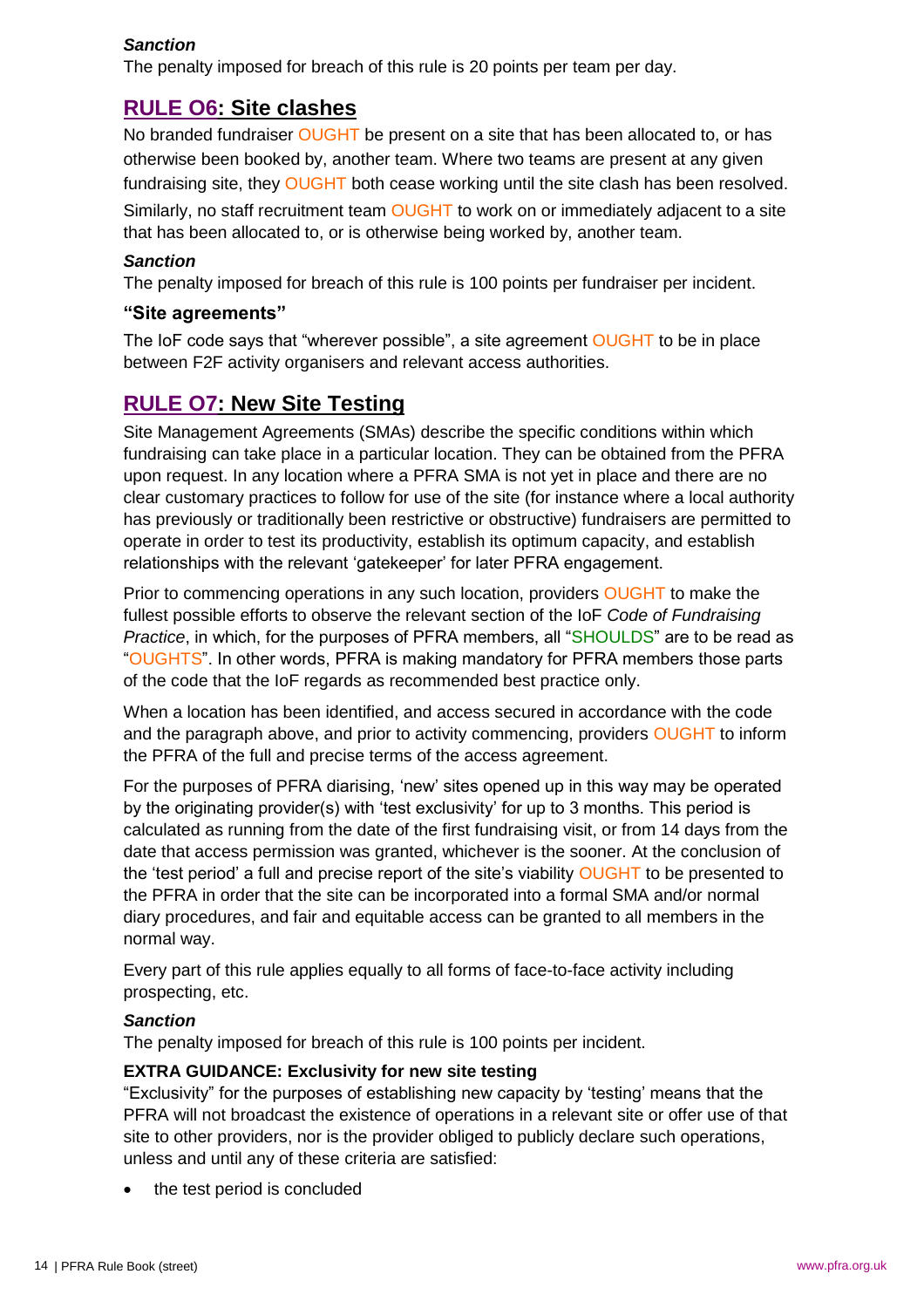- the test operations engender a formal complaint from the gatekeeper that requires the intervention of the  $PFRA<sup>3</sup>$
- another member becomes aware of the activities in the course of their own operations
- for any other reason the activity becomes public (including but not exclusively media interest, critical blogging etc.) to a degree which, in the absolute discretion of the PFRA, the matter requires PFRA intervention.

# **RULE O8: Optimal Site Use**

Where a PFRA SMA or any other form of site access agreement is in place, face-to-face activity OUGHT not to take place more frequently than that agreement allows for, unless special circumstances/exceptions have been negotiated and confirmed in advance with the PFRA or the site access controller.

#### *Sanction*

The penalty imposed for breach of this rule is 100 points per fundraiser per day.

# **RULE O8a: Optimal Site Use**

Providers OUGHT never book, reserve or retain capacity that they knowingly do not intend to use (or come to know they will not be able to use before the time and date concerned), in such a way that another provider is deprived of a viable fundraising opportunity. Such capacity OUGHT always be returned to the PFRA or other relevant site access controller for redistribution at their absolute discretion, in as timely a manner as possible to allow for such redistribution, unless special circumstances/exceptions have been negotiated and confirmed in advance with the PFRA or the site access controller.

#### *Sanction*

The penalty imposed for breach of this rule is 100 points per incident.

# **RULE O9: Poaching of Staff**

No agent or member of staff in whatever capacity of one PFRA member OUGHT solicit another member's agents/staff to enter the first member's employment, while those other agents/staff are on duty. Further, no agent or member of staff in whatever capacity of one PFRA member OUGHT use any PFRA contact list to solicit another member's agents/staff to enter the first member's employment.

#### *Sanction*

The penalty imposed for breach of this rule is 100 points per incident.

# **RULE O10: Sub-Contractors**

All provider members that employ sub-contractors to deliver any part of their F2F contractual volumes via subcontractors' interaction with the public OUGHT to:

- provide the PFRA with the name and location of each and every such sub-contractor throughout the entire supply-chain, so that the PFRA can reliably confirm their status, and refer matters accordingly, in the event of quality comments or complaints
- include in their contractual arrangements a clear requirement for each and every such sub-contractor throughout the entire supply-chain to comply with the Institute of Fundraising's *Code of Fundraising Practice*, and any and all PFRA rules, in the same manner as if they were the lead member contracting them.

#### *Sanction*

1

The penalty imposed for breach of this rule is 100 points per incident.

 $3$  By definition all complaints from viable and authorised gatekeepers 'require' the intervention of the PFRA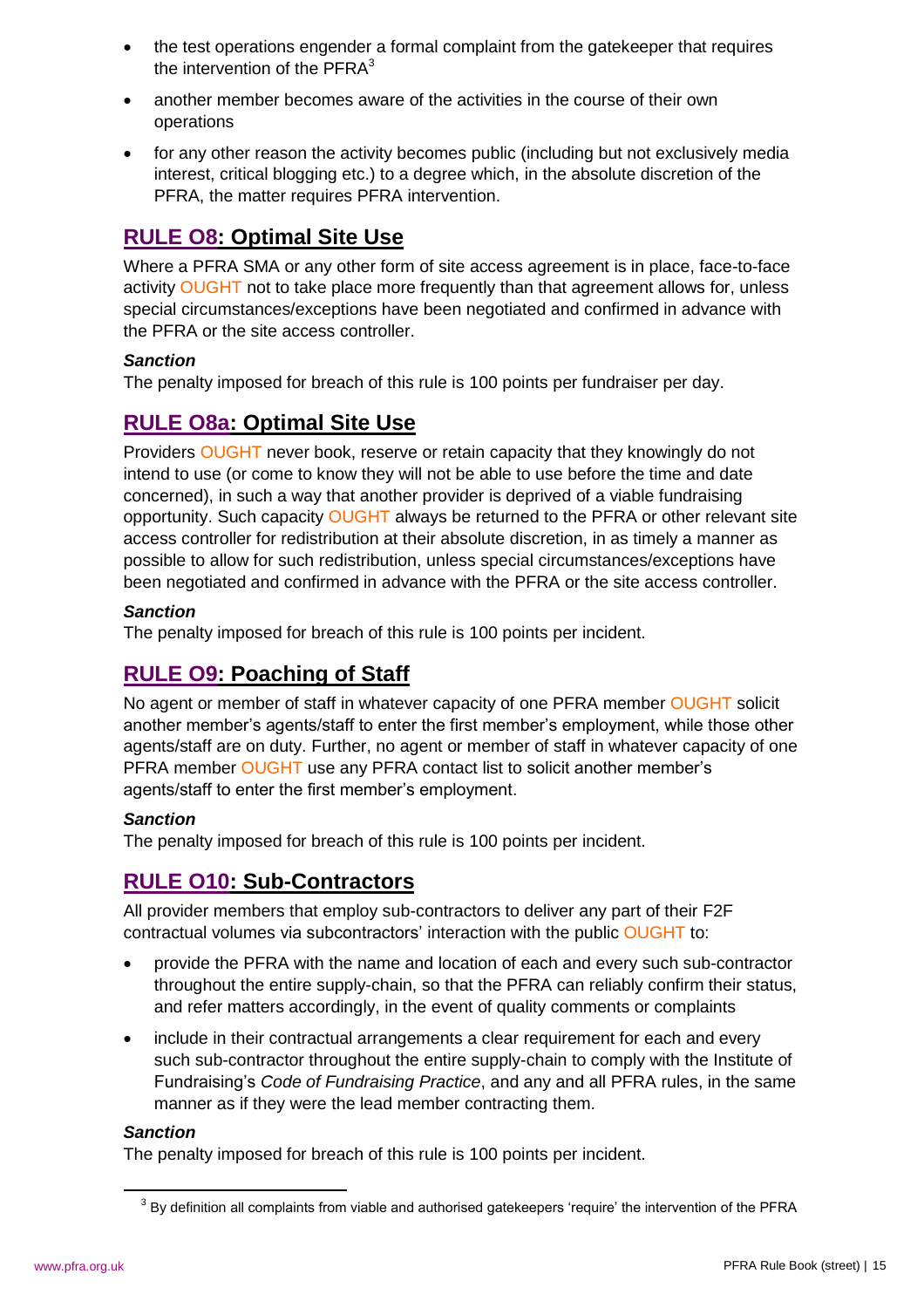# **5 Administrative rules**

# **RULE A1: Levy submission**

All levy submissions deadline dates for the year are included on the levy return form, which is sent by email at the beginning of the year (if you are a current member). All levy submissions must be made by the stipulated deadline and time as prescribed.

#### *Sanction*

The penalty imposed for breach of this rule is 20 points per incident.

#### **RULE A2: Accreditation submission**

Accreditation forms must be returned by the agreed deadline.

#### *Sanction*

The penalty imposed for breach of this rule is 20 points per incident.

#### **RULE A3: Notification of visits**

Where required by a SMA, local authority gatekeepers are to be notified of intended visits by the stipulated deadline.

#### *Sanction*

The penalty imposed for breach of this rule is 20 points per incident.

#### **RULE A4: Diary changes**

All changes to online diaries must be made by the agreed deadline.

#### *Sanction*

The penalty imposed for breach of this rule is 20 points incident.

All changes to non-online visits must be notified before the agreed deadline.

#### *Sanction*

The penalty imposed for breach of this rule is 20 points per incident.

#### **RULE A5: Bidding deadlines**

Bids for National Site Diaries (NSDs), London Site Management system (LSM) and LSM Pool diary must be made before the relevant deadlines.

#### *Sanction*

The penalty imposed for breach of this rule is loss of fundraising capacity.

#### **RULE A6: Overbidding**

Members are not to overbid by more than 20% of the total number of staff they plan to field.

#### *Sanction*

The penalty imposed for breach of this rule is 20 points per incident, which will double with each consecutive failure to comply.

#### **RULE A7: NSD deadlines**

All NSD deadlines must be complied with.

#### *Sanction*

The penalty imposed for breach of this rule is 20 points per incident.